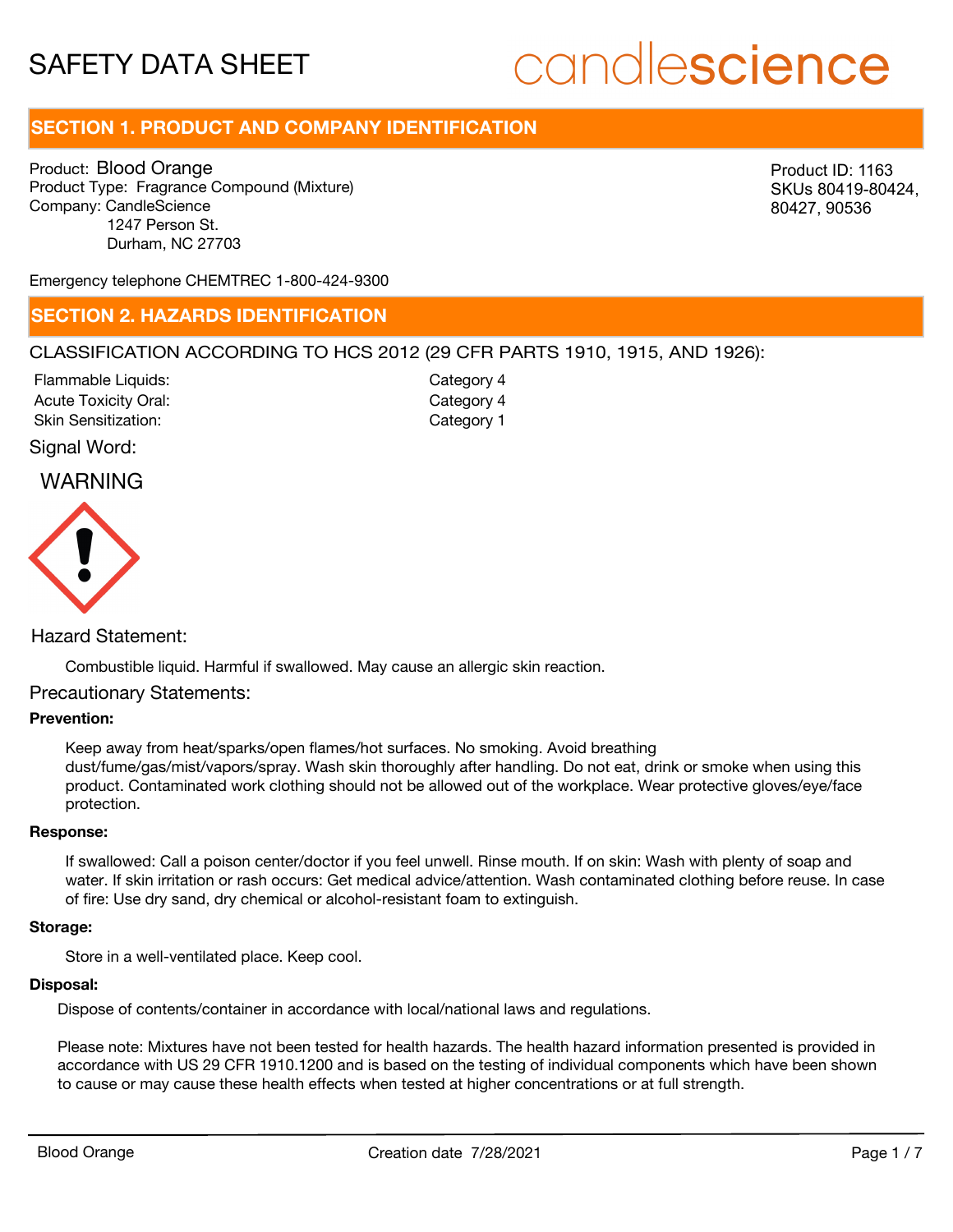# candlescience

# **SECTION 3. COMPOSITION/INFORMATION ON INGREDIENT**

| Hazardous components                              | CAS No.    | Weight %  |
|---------------------------------------------------|------------|-----------|
| Benzyl benzoate                                   | 120-51-4   | $70 - 90$ |
| Linalool                                          | 78-70-6    | $1 - 10$  |
| Benzyl salicylate                                 | 118-58-1   | $1 - 10$  |
| d-Limonene                                        | 5989-27-5  | $1 - 10$  |
| ethyl 2-methylbutanoate                           | 7452-79-1  | $1 - 10$  |
| Allyl heptanoate                                  | 142-19-8   | $\leq$ 1  |
| 1-2,6,6-trimethyl-3-cyclohexen-1-yl-2-buten-1-one | 57378-68-4 | ≤ 1       |

# **SECTION 4. FIRST AID MEASURES**

### Inhalation:

Get to fresh air immediately. Consult poison control center or physician if any symptoms develop.

Skin contact:

Rinse immediately with plenty of water for at least 15 minutes. If skin irritation occurs, seek medical advice/attention. Remove contaminated clothing and shoes. Immediately seek medical attention if chemical entered ear canal. When symptoms persist or in all cases of doubt seek medical advice.

Eye contact:

Remove contact lenses. Immediately flush eyes for at least 15 minutes. Get medical attention

Ingestion:

Do not induce vomiting unless advised by poison control or physician.

Most important symptoms:

Harmful if swallowed. May cause an allergic skin reaction.

Indication of immediate medical attention:

Treat symptomatically.

General information:

Consult physician or Poison Control Center.

# **SECTION 5. FIREFIGHTING MEASURES**

### Suitable extinguishing media:

Foam, carbon dioxide, or dry chemical.

# Unsuitable extinguishing media:

Avoid use of water in extinguishing fires.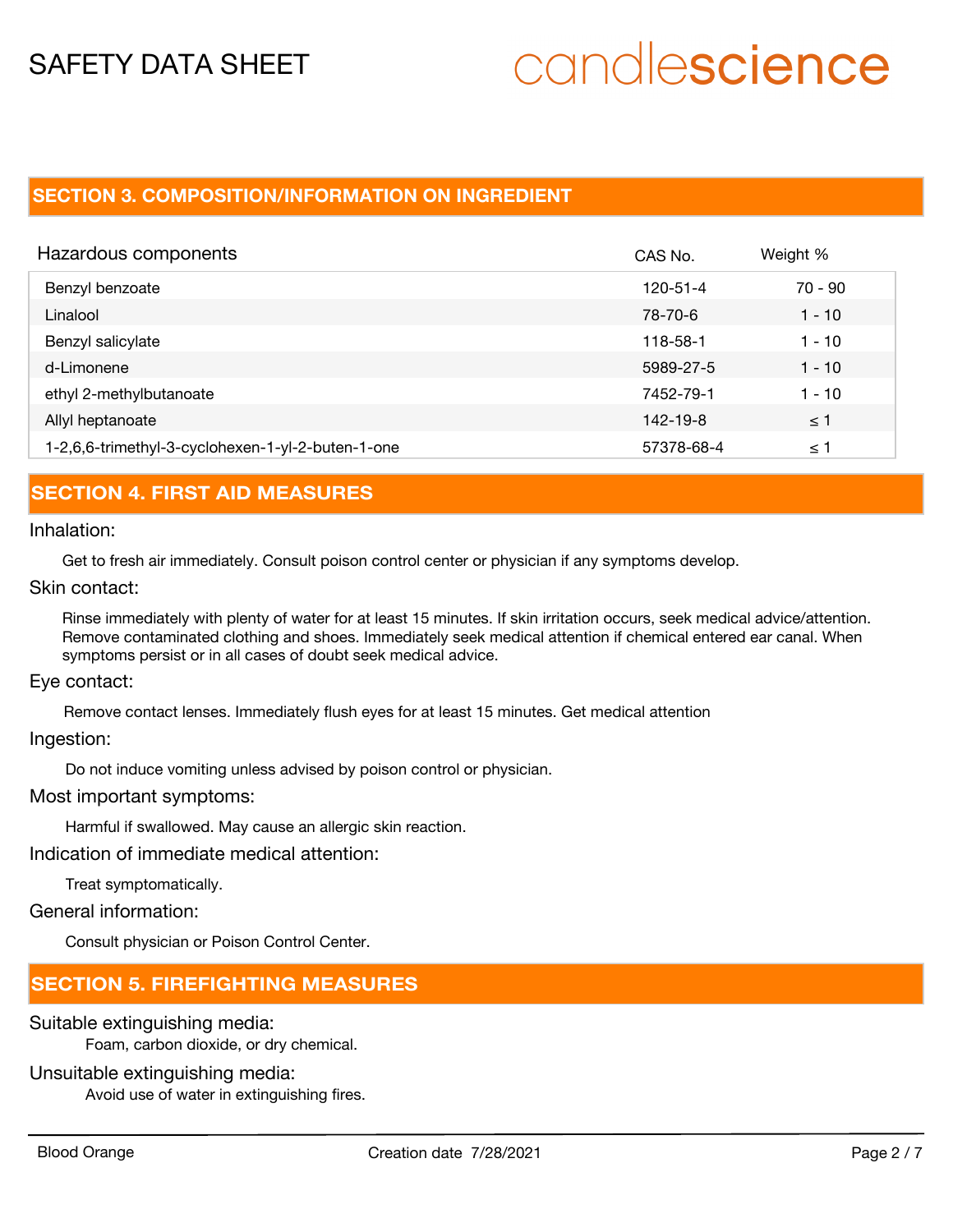# candlescience

# Specific hazards:

During fire, gases hazardous to health may be formed. Do not allow run-off from fire fighting to enter drains or water courses.

# Special fire fighting procedures:

Wear self-contained breathing apparatus for firefighting. Move containers from fire area if it can be done safely. Use water spray jet to protect personnel and to cool endangered containers.

# **SECTION 6. ACCIDENTAL RELEASE MEASURES**

# Personal precautions, protective equipment and emergency procedures:

Evacuate personnel to safe areas. Remove all sources of ignition. Ensure adequate ventilation. Keep people away from and upwind of spill/leak. Wear appropriate protective equipment and clothing during clean-up.

# Environmental precautions:

Do not allow to enter into soil/subsoil. Do not allow to enter into surface water or drains. Dispose of in accordance with local regulations. Local authorities should be advised if significant spillage cannot be contained.

# Methods and materials for containment and cleaning up:

Soak up with inert absorbent material (e.g. sand, silica gel, vermiculite). Keep in suitable and closed containers for disposal. Clean contaminated floors and objects thoroughly while observing environmental regulations.

# **SECTION 7. HANDLING AND STORAGE**

# Precautions for safe handling:

Avoid contact with skin and eyes. Avoid prolonged inhalation of vapors. Wash hands and other exposed areas with mild soap and water before eating, drinking or smoking and when leaving work. Handle in accordance with good industrial hygiene and safety practices.

Conditions for safe storage, including any incompatibilities:

Store in tightly closed and upright container in a cool, dry, ventilated area. Store away from light, heat, and sources of ianition.

# **SECTION 8. EXPOSURE CONTROLS/PERSONAL PROTECTION**

# Exposure Guidelines:

ACGIH: d-Limonene (CAS 5989-27-5) TWA 5 ppm

# Appropriate Engineering Controls:

# **Ventilation:**

Use engineering controls to maintain airborne levels below exposure limit requirements or guidelines. If there are no applicable exposure limit requirements or guidelines, use only with adequate ventilation. Local exhaust ventilation may be necessary for some operations.

### Personal Protective Equipment:

## **Eye protection:**

Ensure that eyewash stations and safety showers are close to the workstation location. Chemical resistant goggles must be worn.

### **Hand protection:**

Wear chemical resistant gloves suitable for this material as determined by a hazard assessment. Gloves should be discarded and replaced if there is any indication of degradation or chemical breakthrough.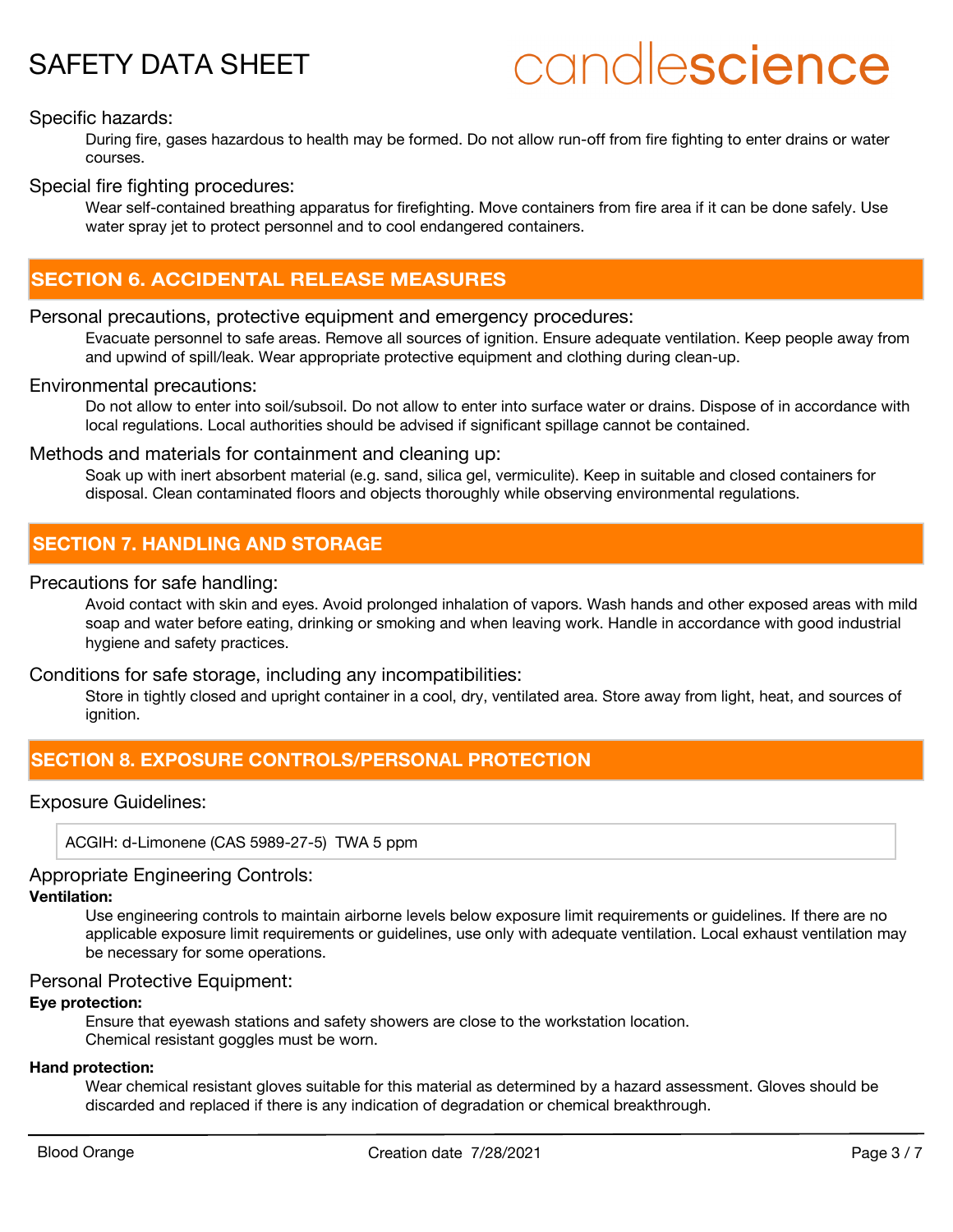# candlescience

#### **Skin and body protection:**

Wear protective clothing suitable for this material as determined by a hazard assessment.

#### **Respiratory protection:**

Respiratory protection should be worn when workplace exposures exceed exposure limit requirements or guidelines. If there are no applicable exposure limits or guidelines, use an approved respirator where there is a potential for adverse effects, including but not limited to respiratory irritation or odor, where indicated or required by the exposure assessment. Selection of air-purifying or positive-pressure supplied air will depend on the results of the exposure assessment which includes an evaluation of the specific operations and the actual or potential airborne concentrations. The type of cartridge or filter to be used must be selected and approved for the chemical, class, or classes of chemicals likely to be encountered in the workplace. For emergency conditions, use an approved positive-pressure self-contained breathing apparatus.

#### **General hygiene considerations:**

Handle in accordance with good industrial hygiene and safety practice. Remove contaminated clothing and protective equipment before entering eating areas. Wash hands before breaks and immediately after handling the product.

# **SECTION 9. PHYSICAL AND CHEMICAL PROPERTIES**

| Appearance:                                          | Liquid                                      |  |  |  |
|------------------------------------------------------|---------------------------------------------|--|--|--|
| Color:                                               | Yellow to dark yellow                       |  |  |  |
| Odor:                                                | Characteristic                              |  |  |  |
| Odor threshold:                                      | N/A                                         |  |  |  |
| pH:                                                  | N/A                                         |  |  |  |
| Melting point:                                       | N/A                                         |  |  |  |
| Boiling point:                                       | N/A                                         |  |  |  |
| Flashpoint:                                          | 89 °C<br>192 °F                             |  |  |  |
| Evaporation Rate (Butyl Acetate = 1):<br>N/A         |                                             |  |  |  |
| Flammability (solid, gas):                           | N/A                                         |  |  |  |
| Upper lower flammability or explosive limits:<br>N/A |                                             |  |  |  |
| Vapor density (Air=1):                               | N/A                                         |  |  |  |
| Vapor pressure:                                      | 0.218 hPa at 68°F (20°C) Calculated (99.9%) |  |  |  |
| Specific gravity (H2O=1):                            | 1.08396                                     |  |  |  |
| Solubility in water:                                 | N/A                                         |  |  |  |
| Solubility in other solvents:                        | Practically insoluble                       |  |  |  |
| Partition coefficient: n-octanol/water:              | N/A                                         |  |  |  |
| Auto-ignition temperature:                           | N/A                                         |  |  |  |
| Decomposition temperature:                           | N/A                                         |  |  |  |
| Kinematic viscosity:                                 | N/A                                         |  |  |  |
| Dynamic viscosity:                                   | N/A                                         |  |  |  |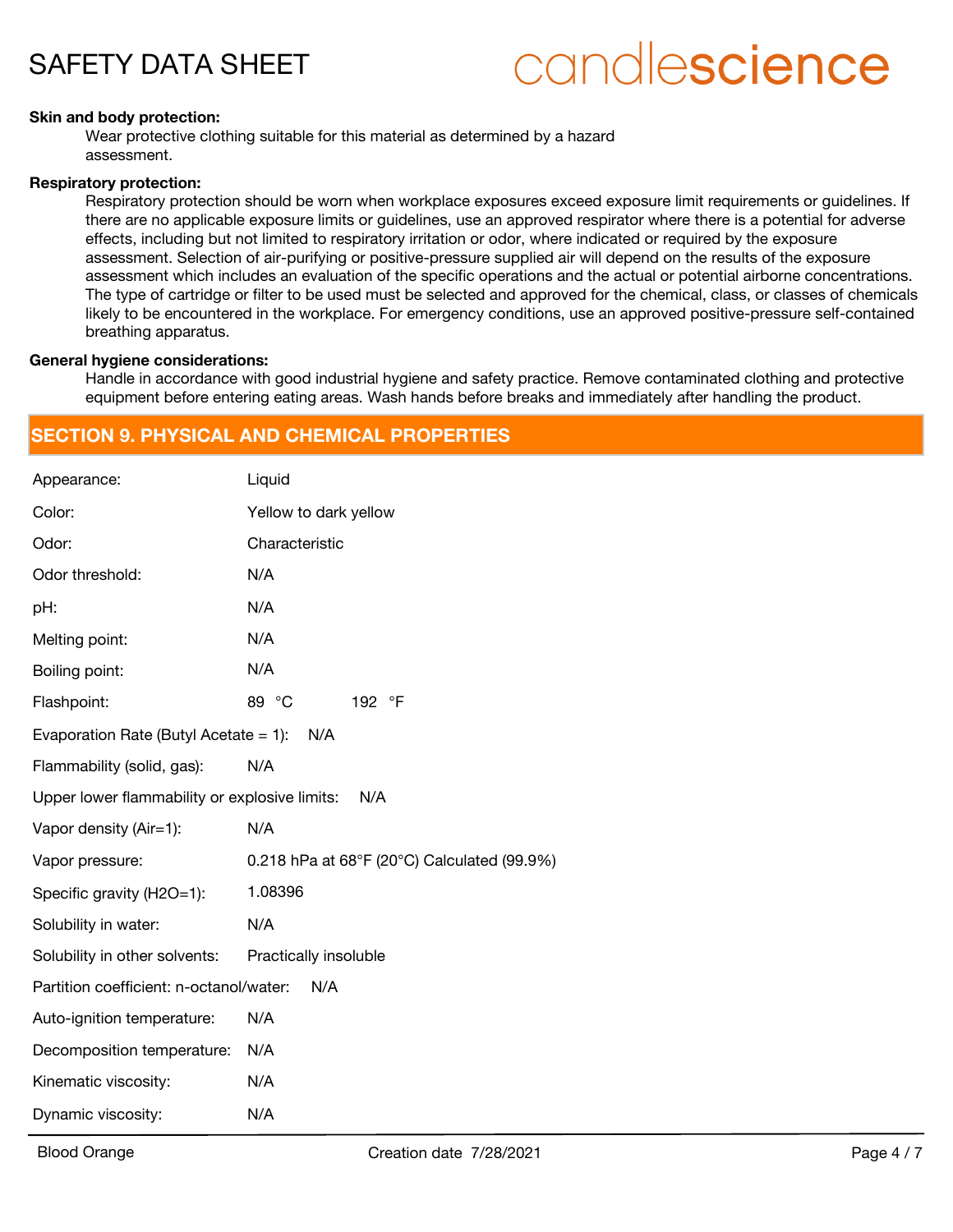# candlescience

| Explosive properties: | N/A |
|-----------------------|-----|
| Oxidizing properties: | N/A |
| Refractive index:     | N/A |

# **SECTION 10. STABILITY AND REACTIVITY**

#### **Chemical stability:**

The product is stable and non-reactive under normal conditions of use, storage and transport.

#### **Possibility of hazardous reactions:**

Material is stable under normal conditions.

# **Conditions to avoid:**

Heat, flames and sparks. Temperature extremes and direct sunlight.

#### **Incompatible materials:**

Strong oxidizing agents. Strong acids. Strong Bases.

### **Hazardous decomposition products:**

No hazardous decomposition products are known.

# **SECTION 11. TOXICOLOGICAL INFORMATION**

### **Acute oral toxicity:**

ATE >1000 mg/kg, ≤2000 mg/kg

#### **Acute dermal toxicity:**

>5000 mg/kg

#### **Acute inhalation toxicity:**

N/A

# **Skin corrosion/irritation:**

May cause skin irritation in susceptible persons.

## **Serious eye damage/eye irritation:**

N/A

### **Respiratory or skin sensitization:**

Causes sensitization

# **Mutagenicity:**

N/A

### **Reproductive toxicity:**

N/A

## **Carcinogenicity:**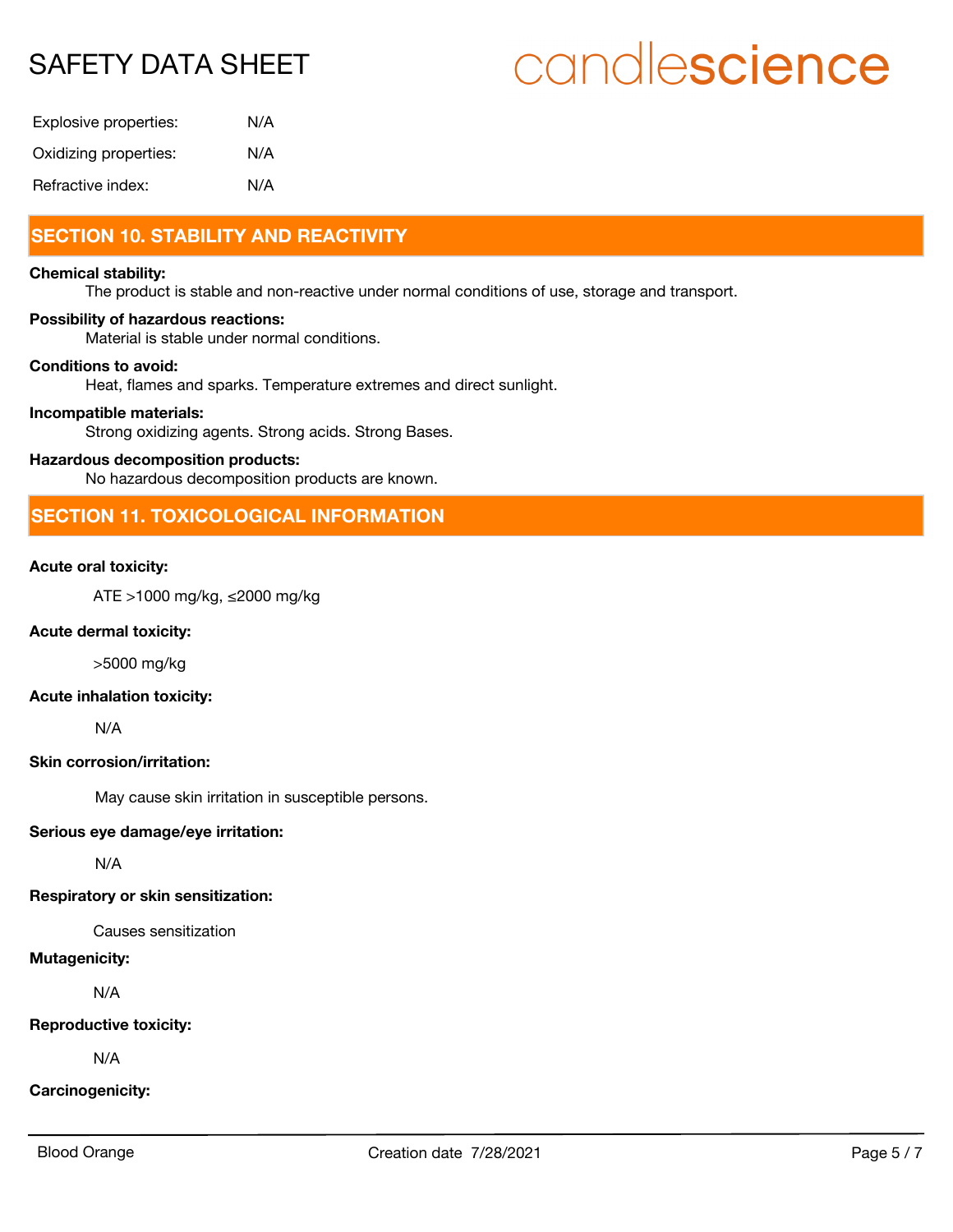# candlescience

#### N/A

Please note: Mixtures have not been tested for health hazards. The health hazard information presented is provided in accordance with US 29 CFR 1910.1200 and is based on the testing of individual components which have been shown to cause or may cause these health effects when tested at higher concentrations or at full strength.

# **SECTION 12. ECOLOGICAL INFORMATION**

N/A **Ecotoxicity:**

**Persistence and Degradability:**

N/A

## **Bioaccumulation:**

N/A

# **Other Adverse Effects:**

N/A

# **SECTION 13. DISPOSAL CONSIDERATIONS**

#### **Disposal instructions:**

Collect and reclaim or dispose in sealed containers at licensed waste disposal site. Do not allow this material to drain into sewers/water supplies. Do not contaminate ponds, waterways or ditches with chemical or used container. Dispose of contents/container in accordance with local/regional/national/international regulations.

## **Local disposal regulations:**

Dispose in accordance with all applicable regulations.

### **Hazardous waste code:**

The waste code should be assigned in discussion between the user, the producer and the waste disposal company.

## **Waste from residues/unused products:**

Dispose of in accordance with local regulations. Empty containers or liners may retain some product residues. This material and its container must be disposed of in a safe manner.

#### **Contaminated packaging:**

Since emptied containers may retain product residue, follow label warnings even after container is emptied. Empty containers should be taken to an approved waste handling site for recycling or disposal.

| <b>SECTION 14. TRANSPORT INFORMATION</b> |                                                                                                        |  |  |
|------------------------------------------|--------------------------------------------------------------------------------------------------------|--|--|
| <b>IATA UN Number:</b>                   | <b>UN 3082</b>                                                                                         |  |  |
| <b>IATA UN Proper Shipping Name:</b>     | Combustible liquid, n.o.s (Methyl isopropenyl cyclohexene, Ethyl 2-methylbutyrate,<br>Benzyl benzoate) |  |  |
| <b>IATA Transport Hazard Class:</b>      | 9                                                                                                      |  |  |
| <b>IATA Packing group:</b>               | Ш                                                                                                      |  |  |
| <b>IATA Environmental Hazards:</b>       | N/A                                                                                                    |  |  |
| <b>IATA ERG Codes:</b>                   | N/A                                                                                                    |  |  |
| <b>IATA Special Precautions:</b>         | N/A                                                                                                    |  |  |